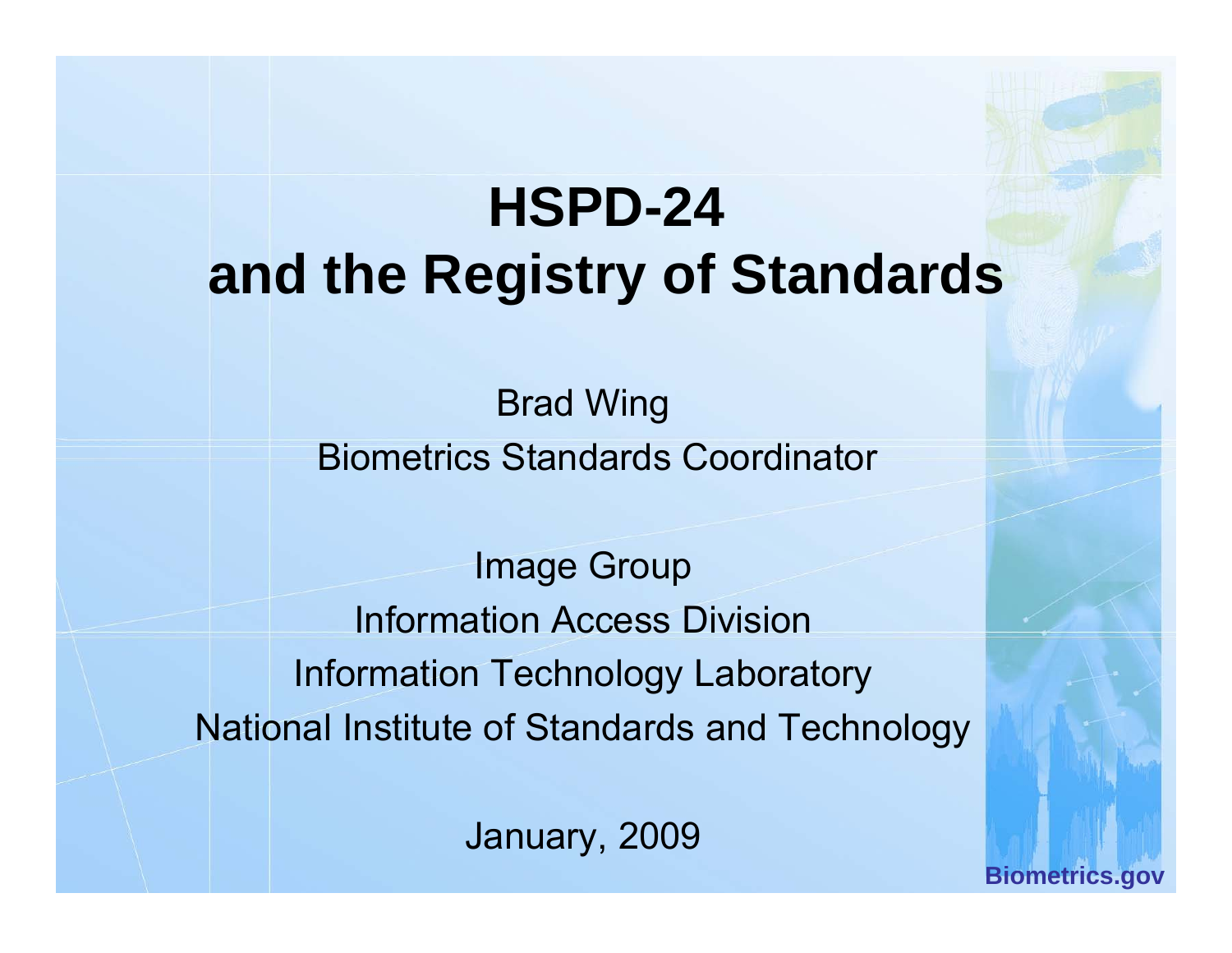## **Recognition of the Importance of Standards**

▶ 18) The Director of the Office of Science and Technology Policy, through the National Science and Technology Council (NSTC), shall coordinate executive branch biometric science and technology policy, including biometric standards and necessary research, development, and conformance testing programs. Recommended executive branch biometric standards are contained in the *Re g y istr of Unite d States Government Recommended Biometric Standards*  and shall be updated via the NSTC Subcommittee on Biometrics and Identity Management.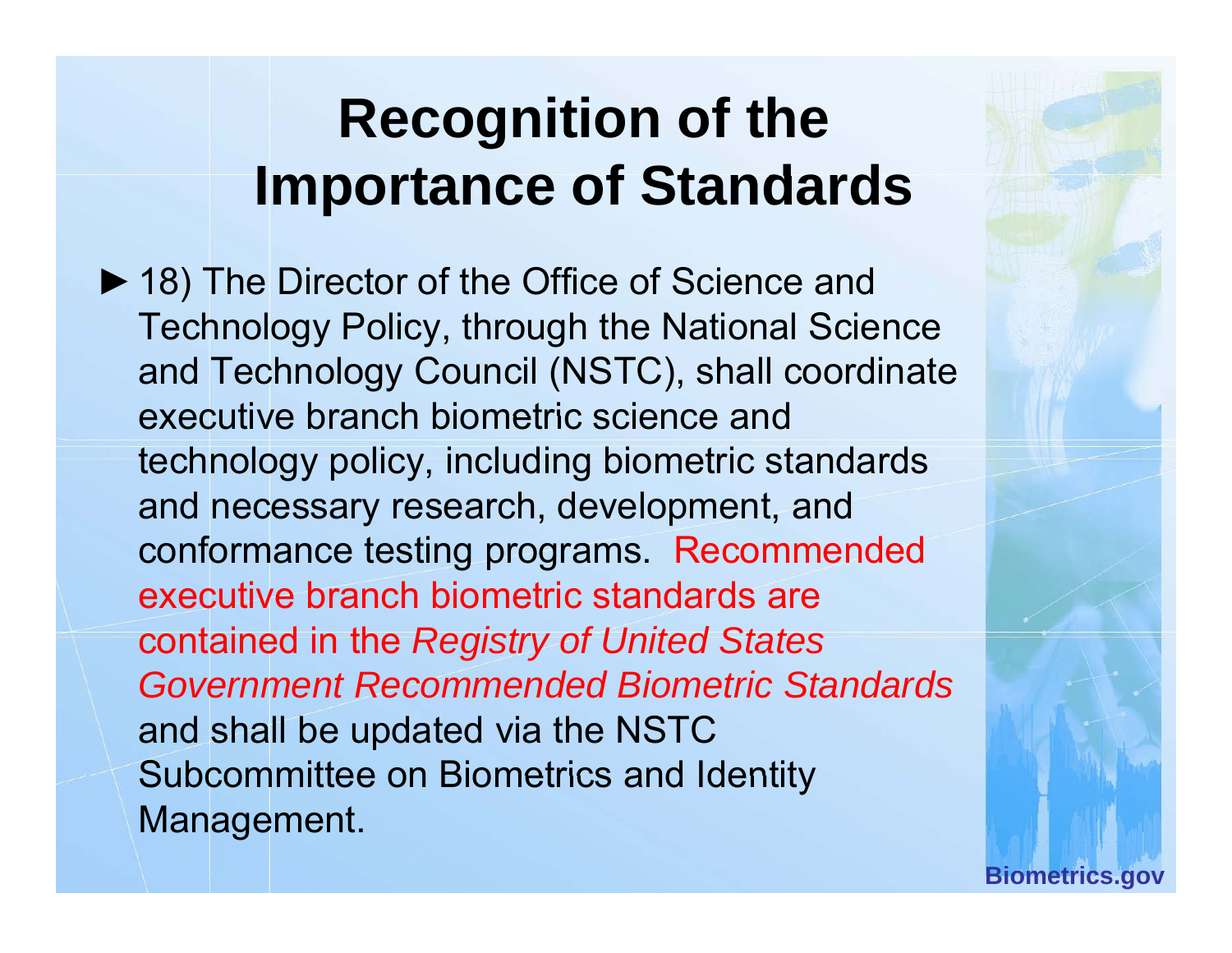

*Registry of USG Recommended Biometric Standards USG* http://www.biometrics.gov/Standards

## *Standards & Conformity Assessment Workin g p( ) Group (SCA WG) of the NSTC Subcommittee on Biometrics and Identity Management*

**Biometrics.gov**

Chair, Michael D. Hogan National Institute of Standards and Technology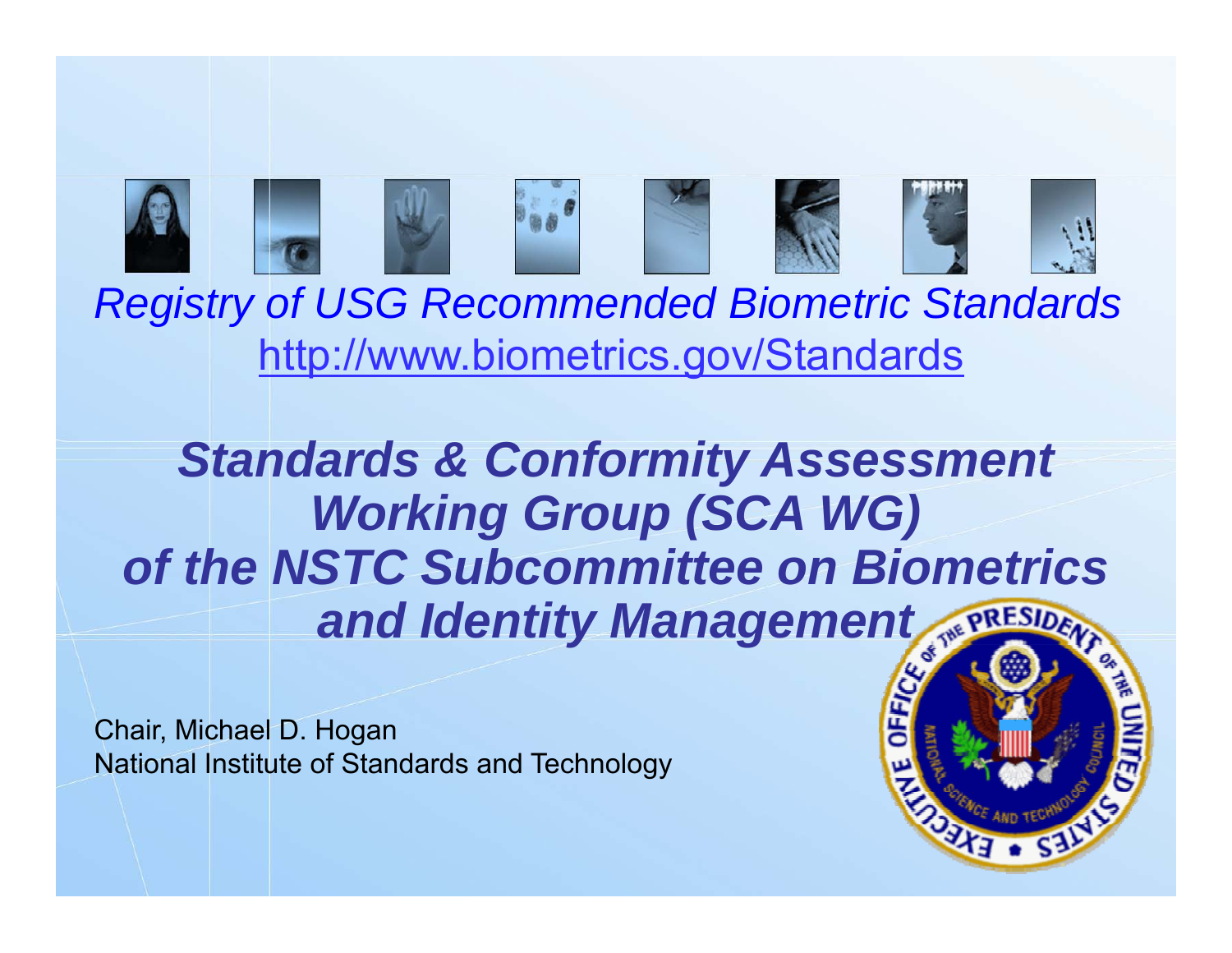#### *Your Success Depends on Knowing*

- ►What biometric standards have been adopted for USG-wide use?
- ► What biometric standards will be ado pted for USG-wide use?
- ►What kinds of USG biometric testing are required?
- ►What kinds of USG biometric testing will be required?

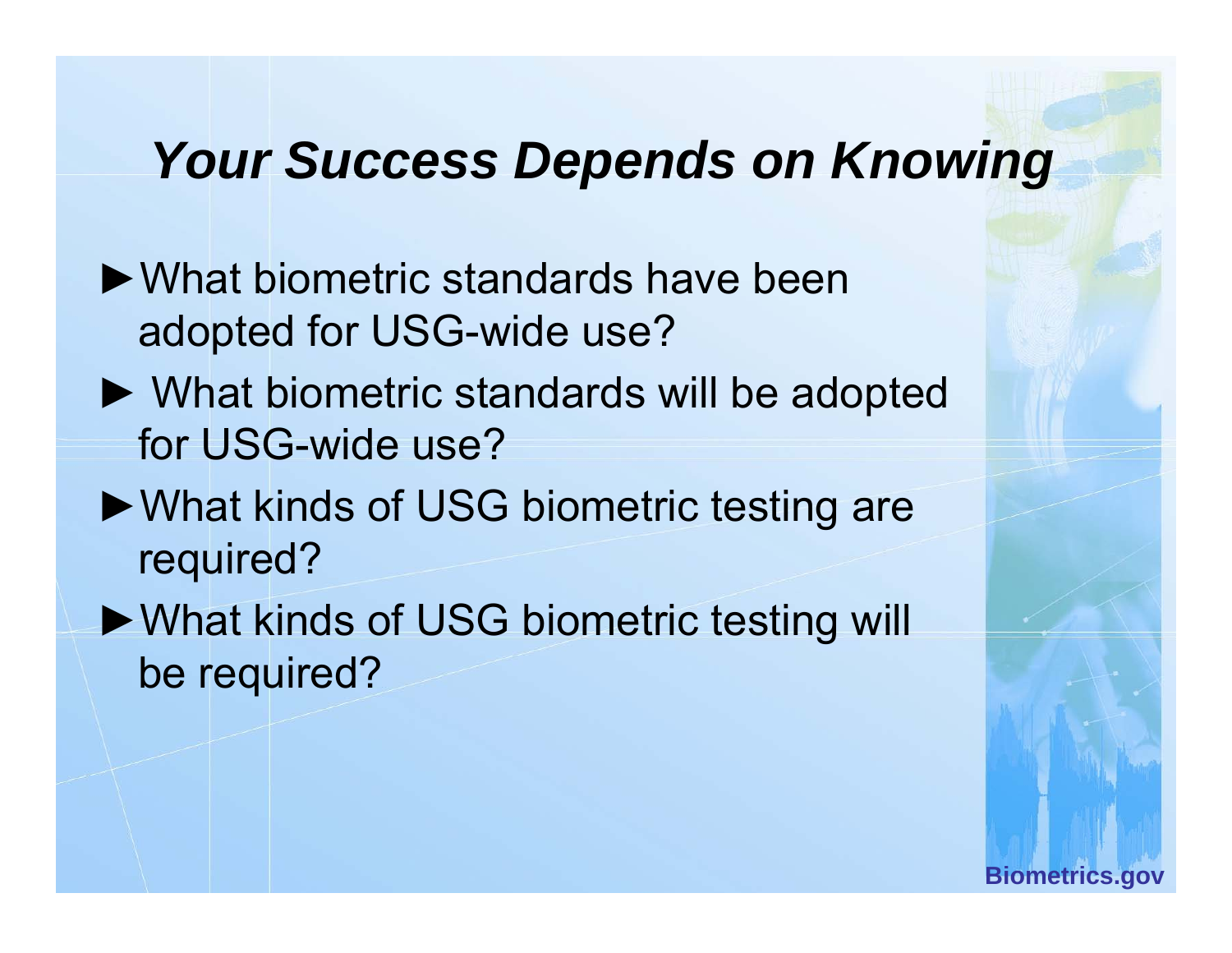#### *Types of Standards in the Registry*

►biometric data collection, storage, and exchange standards ►biometric transmission profiles ►biometric identity credentialing profiles ►biometric technical interface standards▶ biometric conformance testing methodology standards ▶ biometric performance testing methodology standards

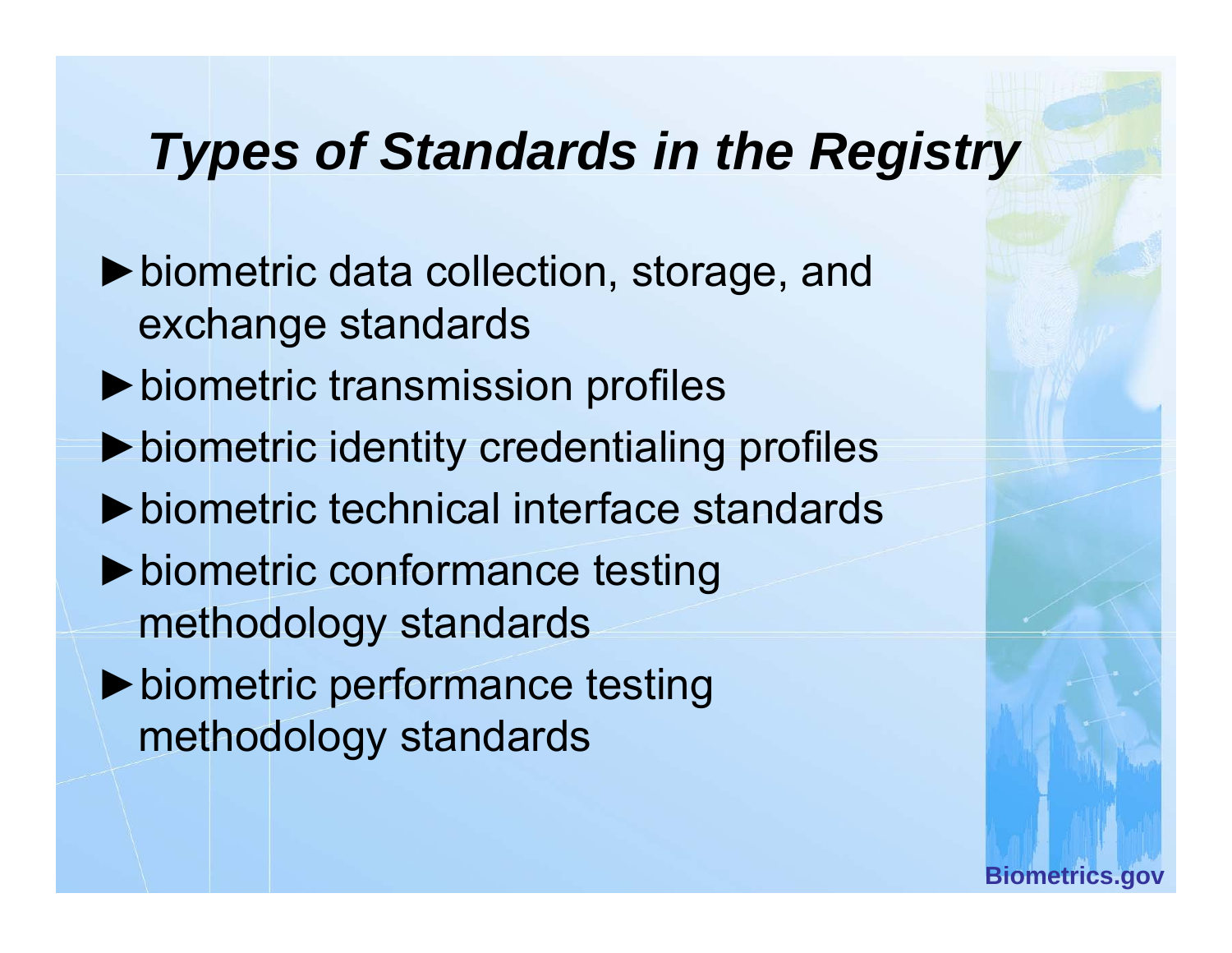### **The** *Registry* **Evolves**

- ▶As new standards, and revisions to existing standards, are approved by the standards developers, they will be evaluated for USG-wide use and may be added to the Registry.
- ▶ Two biometric modalities are clear priorities for addition to the Registry:
	- ►Voice
	- ►DNA

► Addition of ANSI/NIST-ITL 2-2008

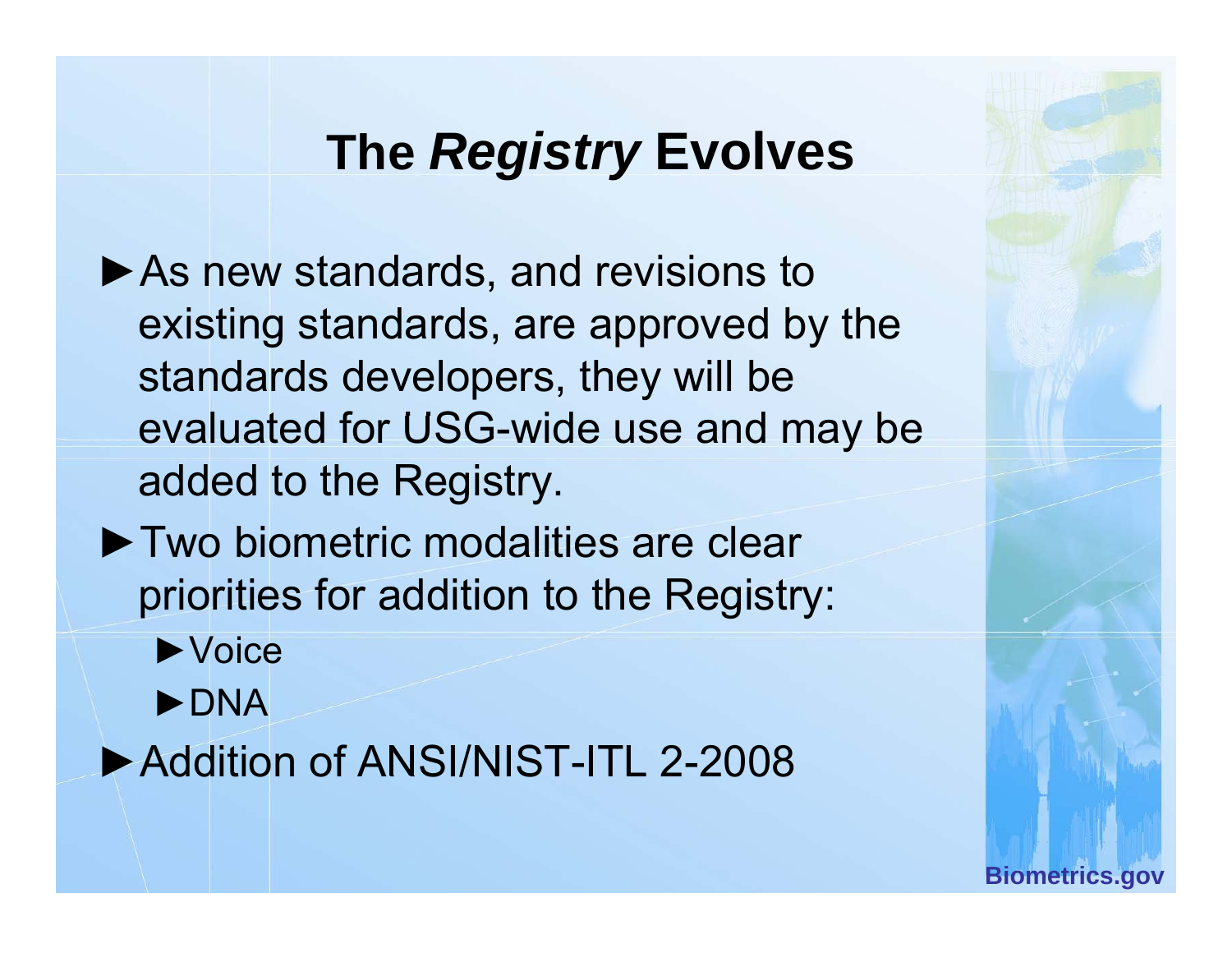#### *Standards and Conformity Assessment*

►*Standards*, often, specify requirements. ►*Conformity Assessment (CA)* determines whether a product, service or system has fulfilled all of those requirements.

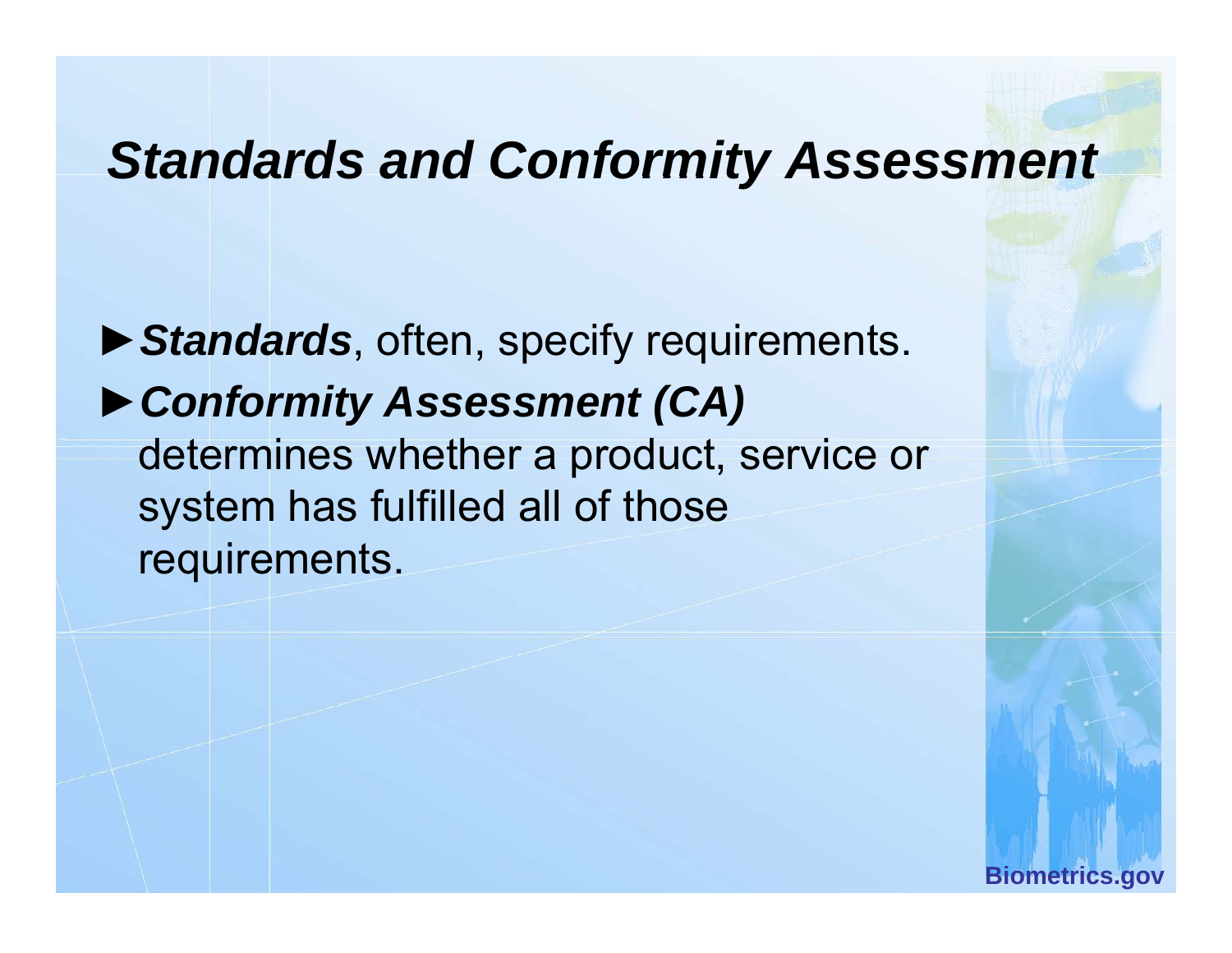#### *Conformity Assessment - Testing*

- ►*Conformance testing* process of checking, via test assertions, whether an implementation faithfully implements the standard or profile.
- ►*Performance testing* measures the performance characteristics of an implementation such as system error rates, throughput, or responsiveness, under various conditions.

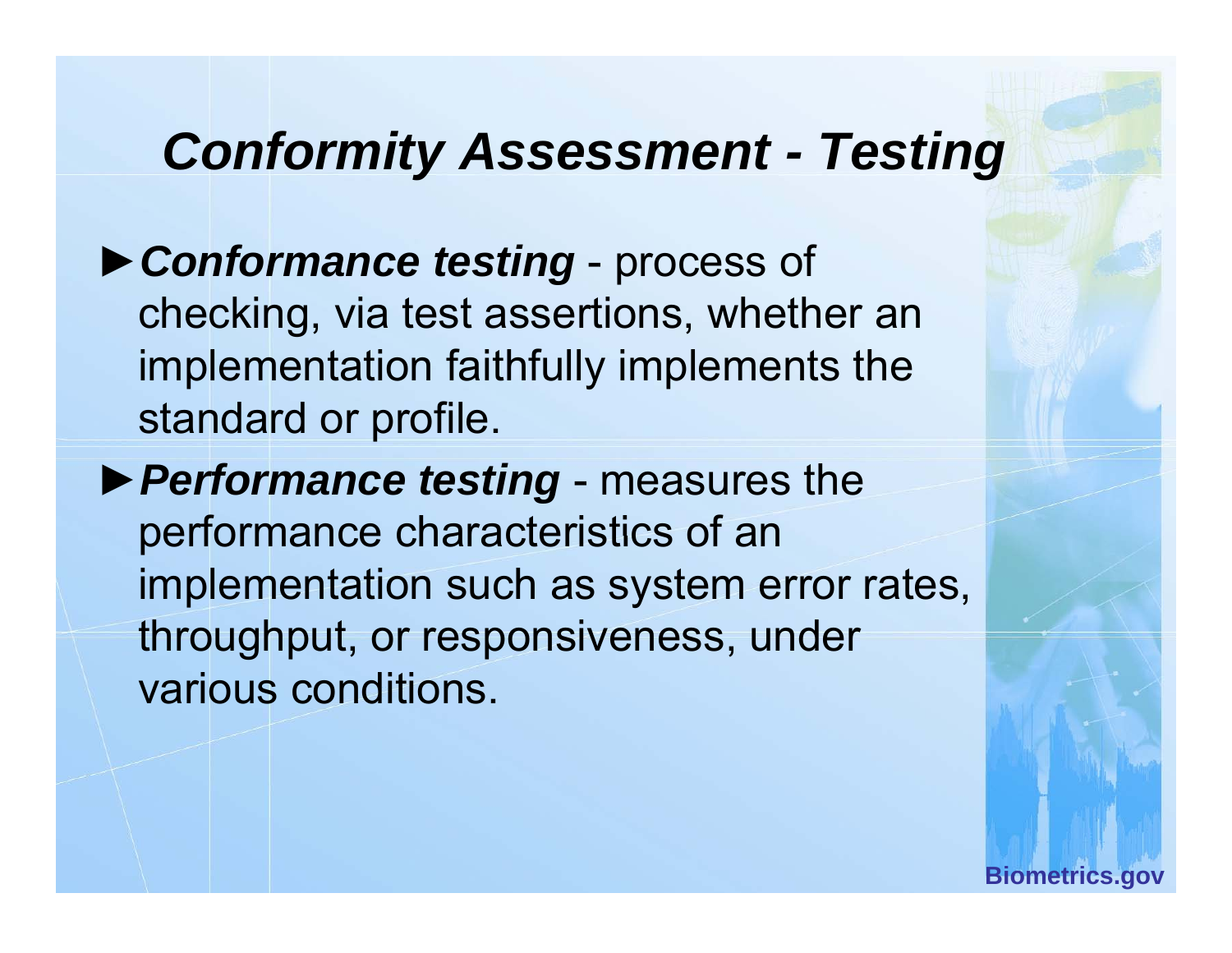## **Conformity Assessment**

#### ►Focus:

 $\blacktriangleright$  development of test tools for the recommended standards;

 $\blacktriangleright$  2<sup>nd</sup> party testing;

 $\blacktriangleright$  accreditation of 3<sup>rd</sup> party testing laboratories;

 $\blacktriangleright$  certification of test results.

►Terms:

- ►*first party* – seller or manufacturer;
- ►*second party* purchaser or user;
- ►*third party* an independent entity that has no interest in transactions between the 1<sup>st</sup> and 2<sup>nd</sup> parties.

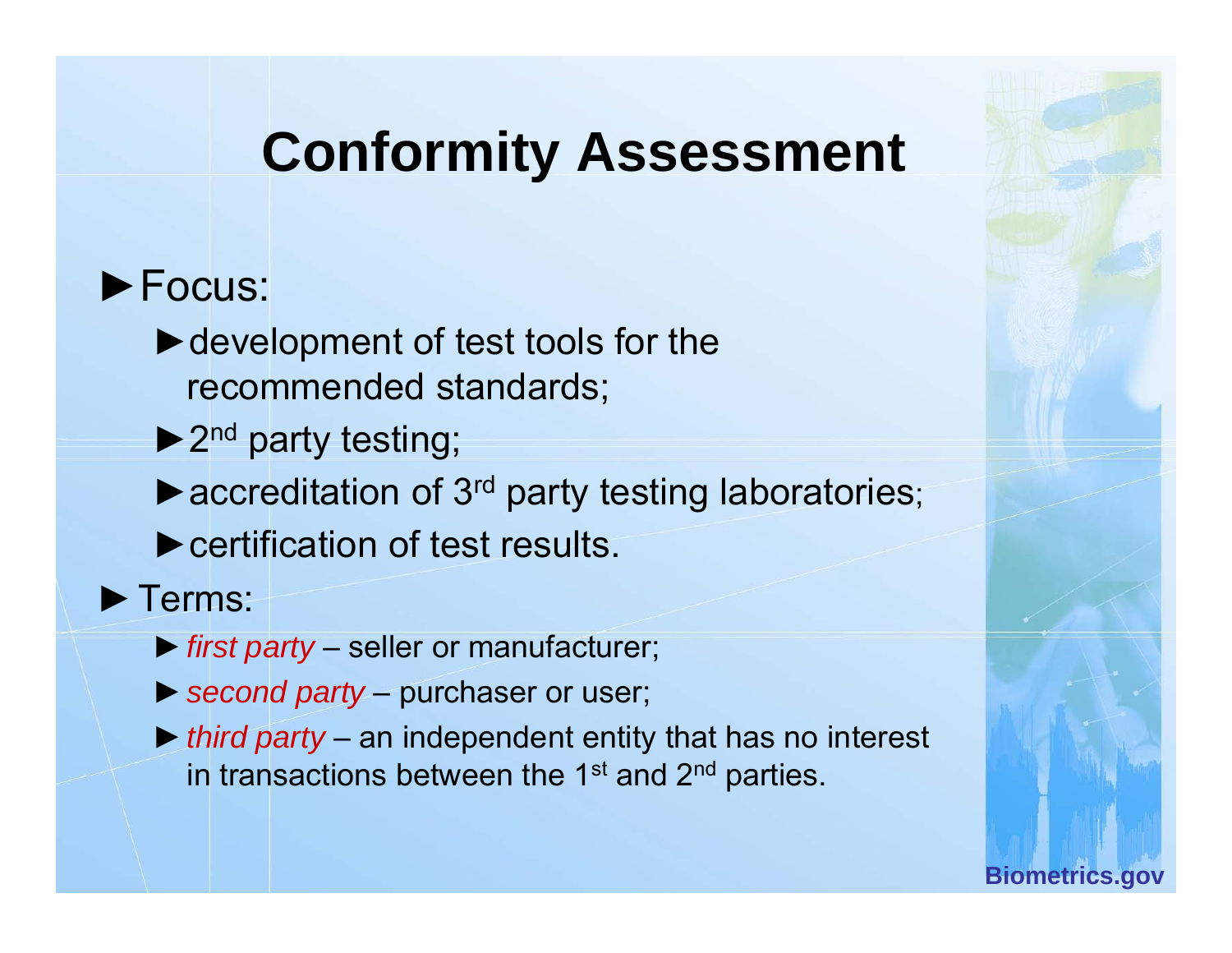#### *Robust Standards & CA Infrastructure*

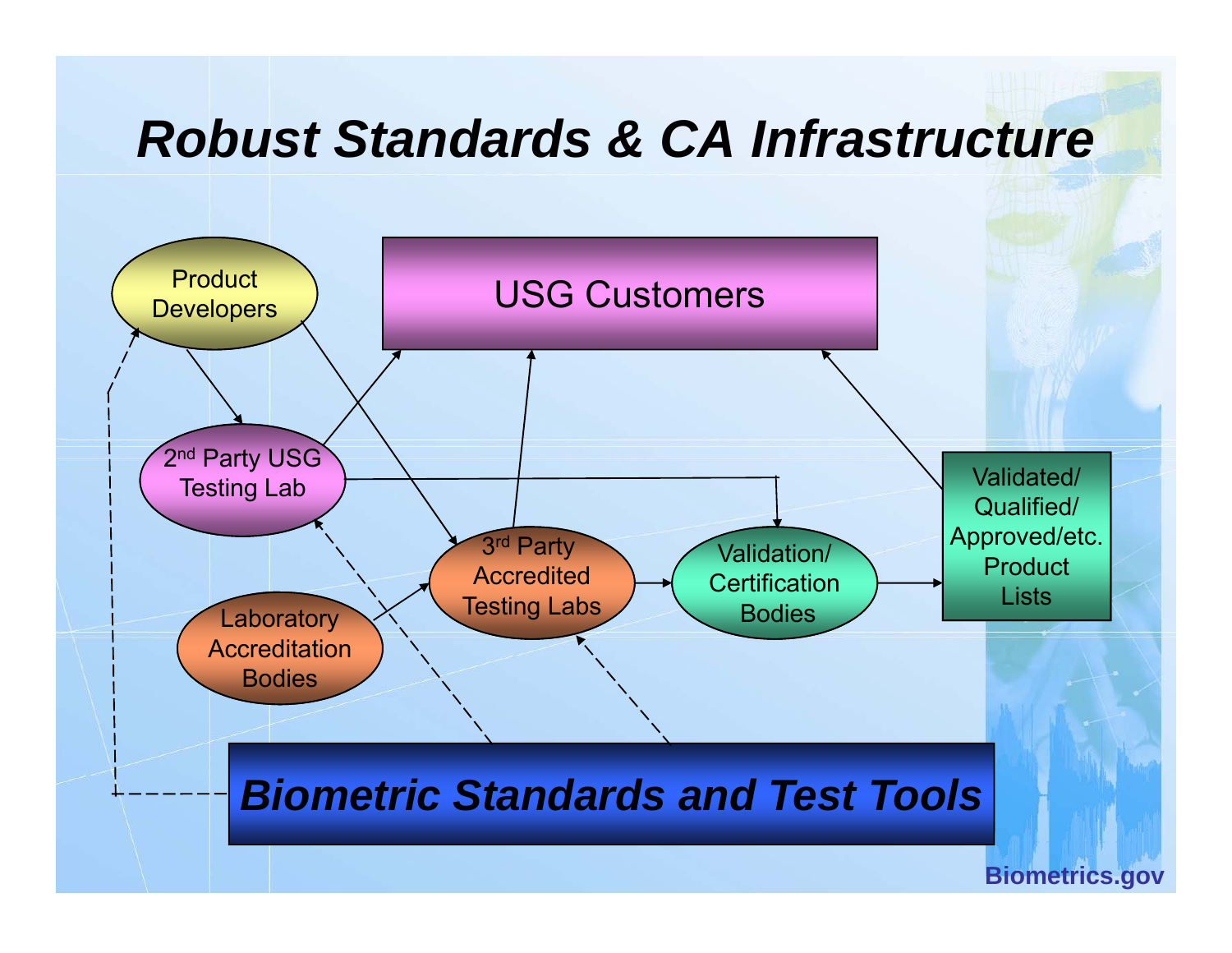## *Conformance Test Tools for Biometric Standards Standards*

- ► 2005 DoD and NIST release two cross tested test tools for BioAPI (INCITS 358-2002).
	- ► http://www.itl.nist.gov/div893/biometrics/BioAPI\_CTS/index.htm
	- ► http://www.biometrics.dod.mil/CurrentInitiatives/Standards/TestingToolse ts.aspx
- ►2006 NIST establishes a Minutiae Exchange Interoperability Test for INCITS 378-2004.
	- ► http://fingerprint.nist.gov/minex/

►August 2008 - NIST releases a conformance testing architecture and test tool for CBEFF Patron Format A (specified in INCITS 398-2008).

► http://www.itl.nist.gov/div893/biometrics/CBEFF\_PFA\_CTS/index.htm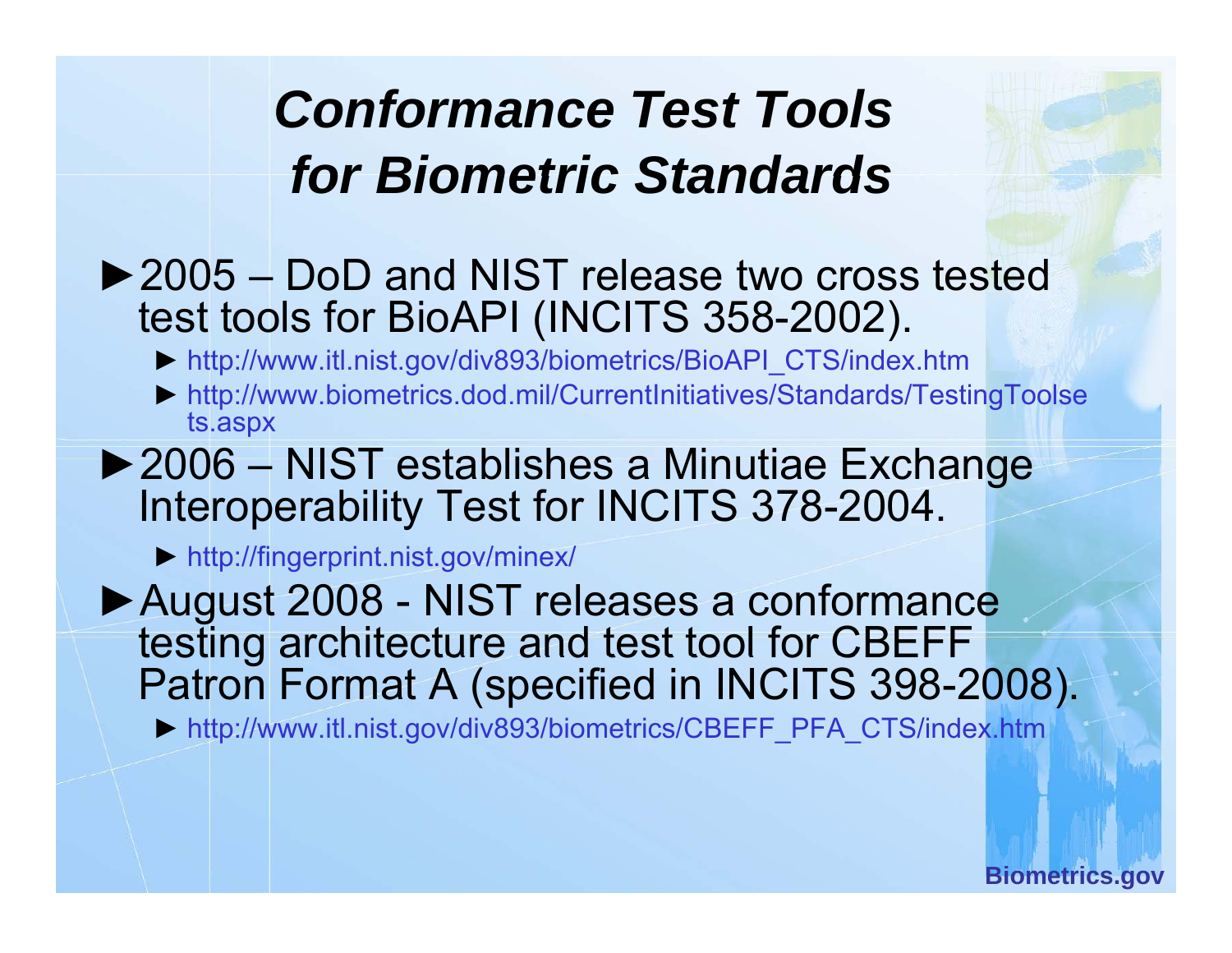## **Tests Underwa y**

 $\blacktriangleright$  IREX08 ►Multi-Biometrics Test and Evaluation ▶ Multiple Biometrics Grand Challenge

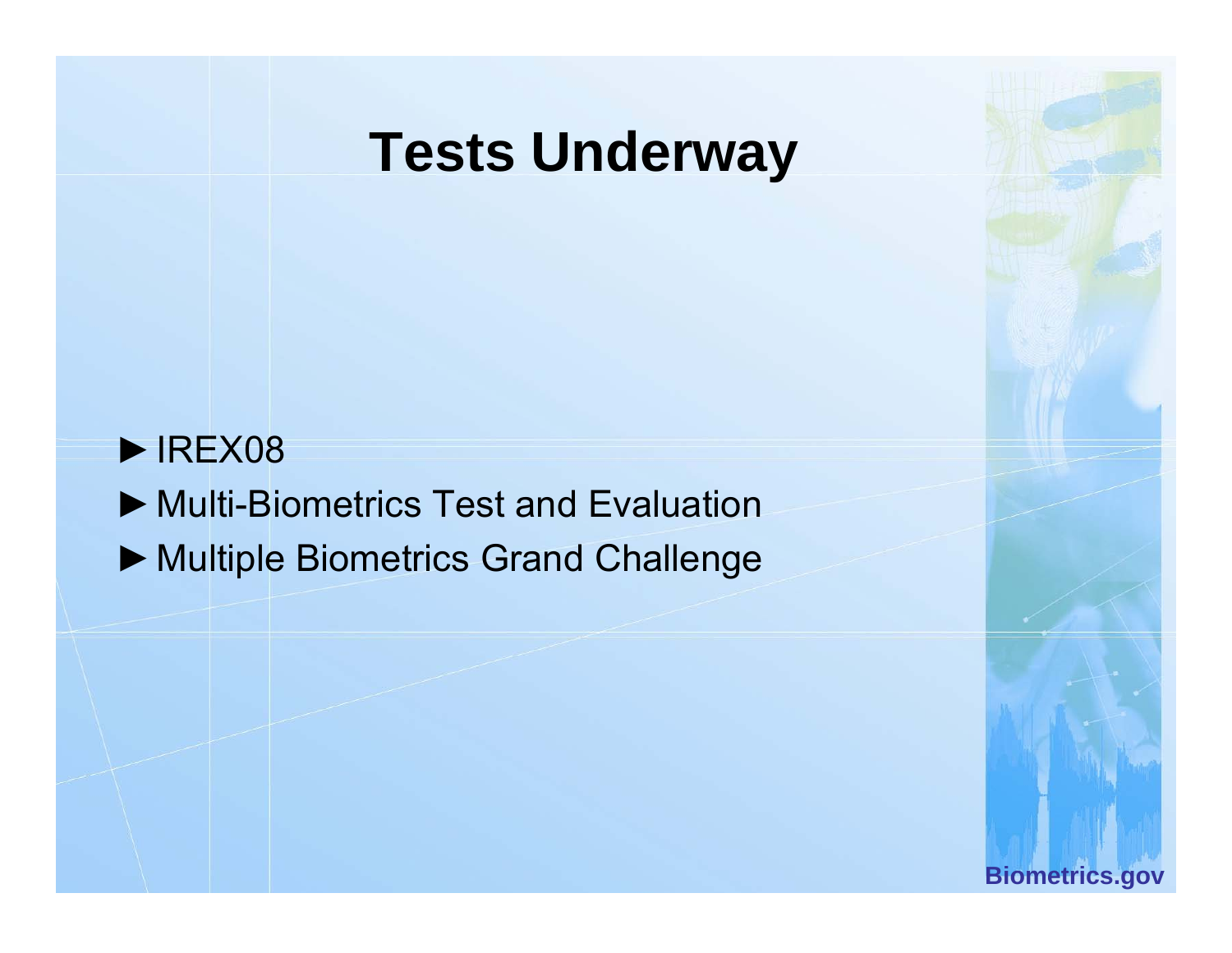# **NIST Iris Exchange (IREX08) Test**

- » IREX objectives
	- » Support development of interoperable iris images
		- » Immediately ISO/IEC 19794-6:20XX
		- » Secondarily ANSI/NIST ITL 1+2:20YY Type 17
	- » Establish iris images as the primary interchange format (not templates)
	- » Push developers into implementing ISO standard implementations
		- » Test conformance
		- » Test performance
		- » Test interoperability
	- » Establish compact image formats
		- » Storage on smart cards (e.g. PIV)
		- » Bandwidth limited networks (e.g. ship-to-shore, mobile)
	- » Evaluate state-of-the-art iris recognition performance
- » IREX contact point

»

»

http://iris.nist.gov/irex patrick.grother@nist.gov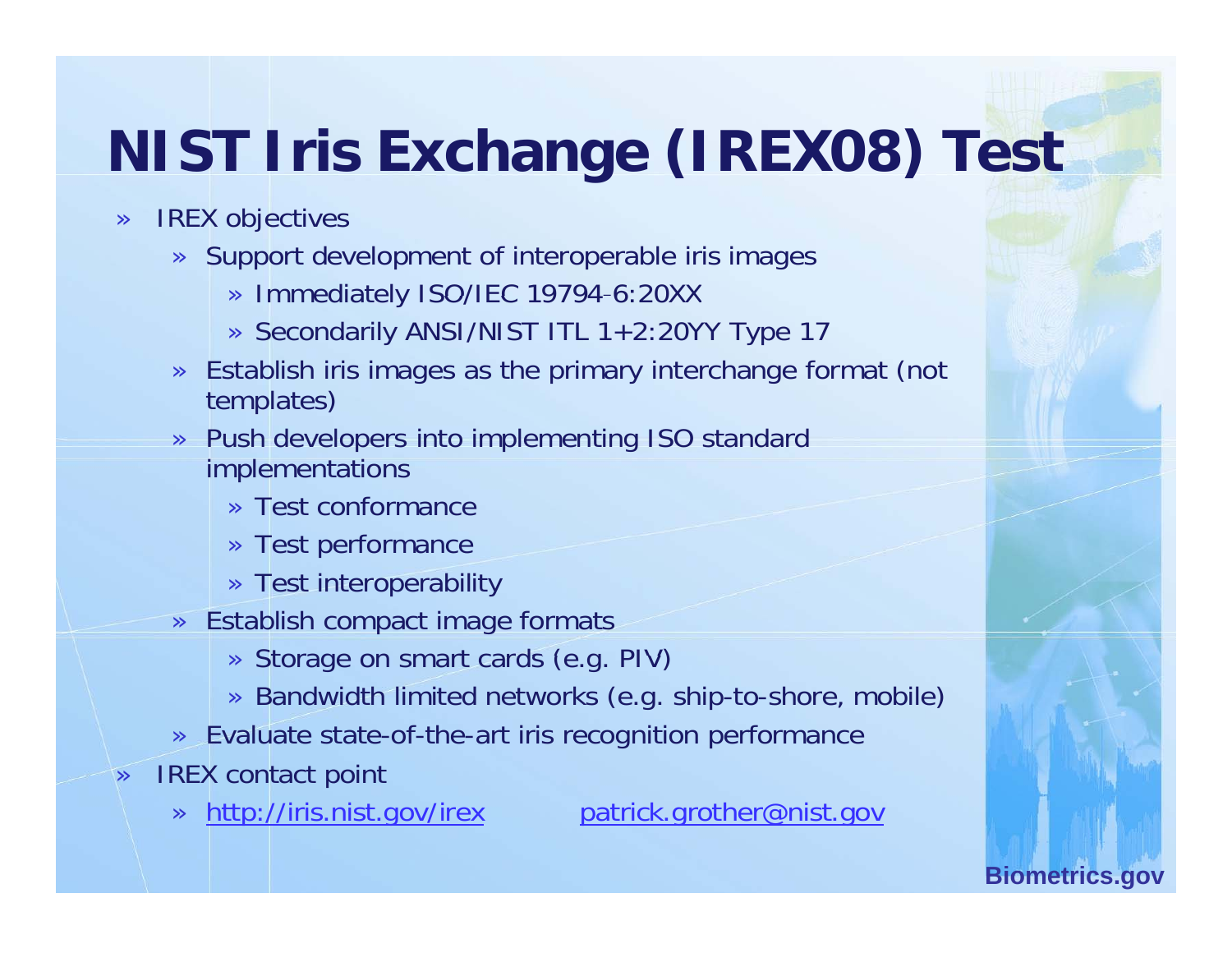# **Multi-Biometrics Test and Evaluation (MBTE)**

- » MBTE objectives: Evaluate the potential for iris and/or facial biometrics for use in pedestrian and maritime scenarios of exit from the U.S.
- » MBTE steps:
	- » Evaluate quality of face and iris images captured simultaneously under a variety of scenarios
	- » Evaluate cross-camera interoperability for iris images applied to various matchers
	- » Evaluate human factors impact on quality of images and FTA rate
	- » Determine factors indicating need for multi-modal fusion
	- » Evaluate methods for fusing multi-modal information in the specified operational scenarios
- »MBTE contact points
- <u>william.graves@dhs.gov</u> »
- »patrick.grother@nist.gov

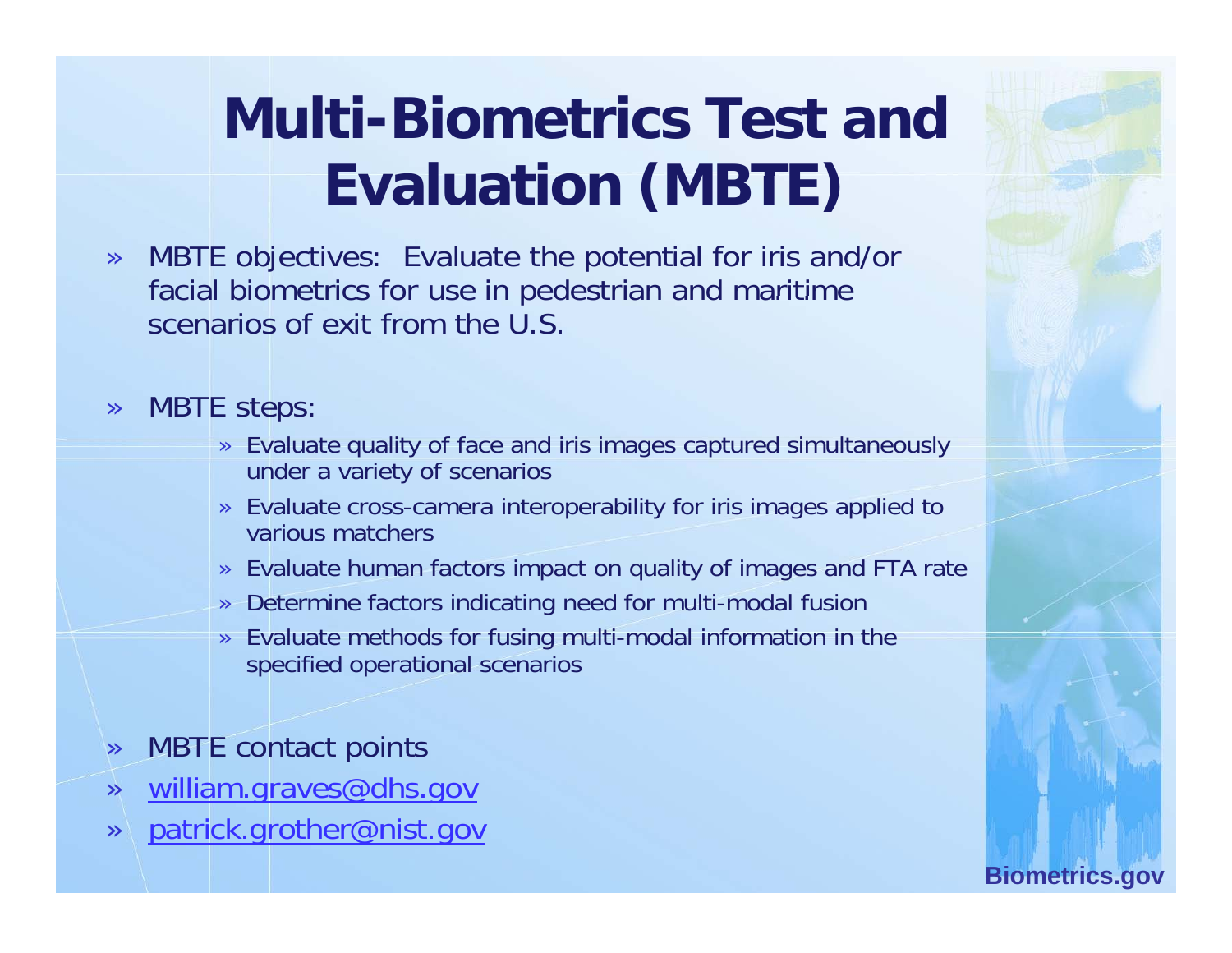## **Multi-Biometric Evaluation (MBE) 2009**

- ▶ Follow-up to the Multiple-Biometrics Grand Challenge 2008
- ► Tests to be performed by NIST using code provided by developers
	- ▶ Run against larger, sequestered data sets
	- ► Summer 2009 Staggered start of three tracks
		- Portal and Video
			- Executable
			- Based on FRVT 2006, ICE 2006, and MBGC
		- Still face track
			- Operational data
			- Submission of SDKs will be an option
- ►MBE Point of contact:
	- ►**jonathan.phillips@nist.gov**

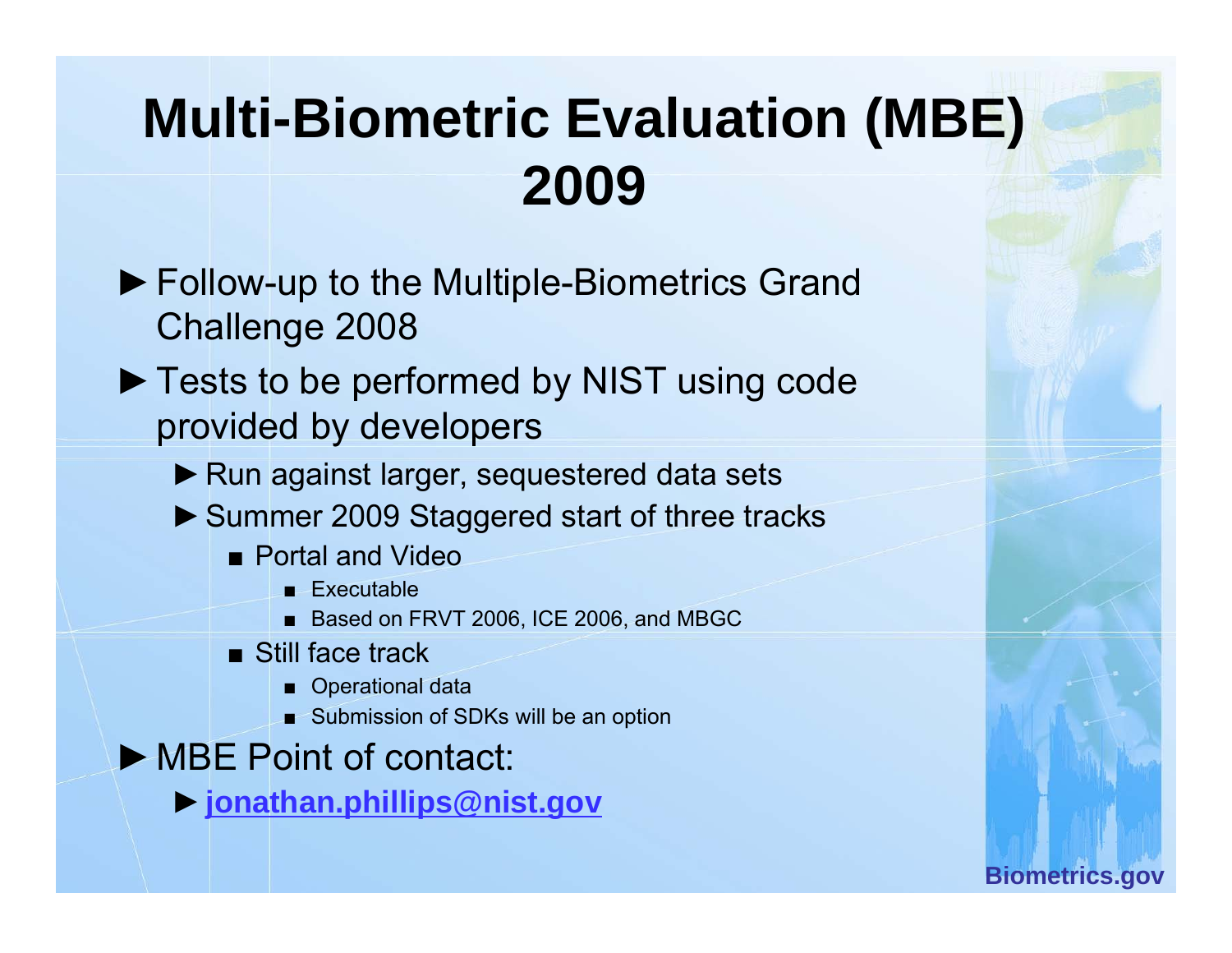## *Certified 3rd Party Product Testing Example*

#### ► **NIST HANDBOOK 150 150-25 2008 Edition 25 2008**

- ▶ National Voluntary Laboratory Accreditation Program
- ►http://ts.nist.gov/Standards/Accreditation/upload/NIST-Handbook-150-25 public draft v1 09-18-2008.pdf

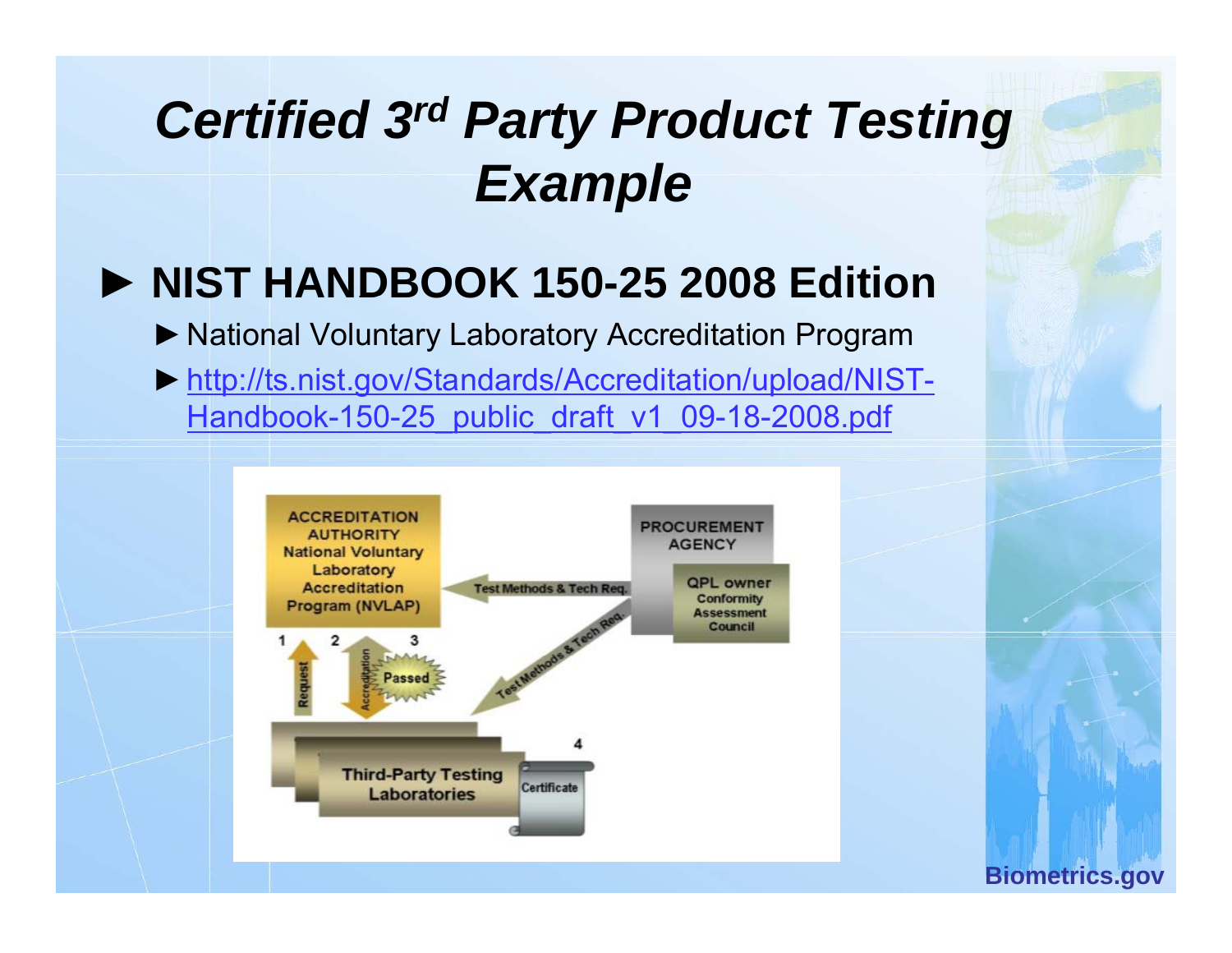## **3rd Party Alternative Approaches**

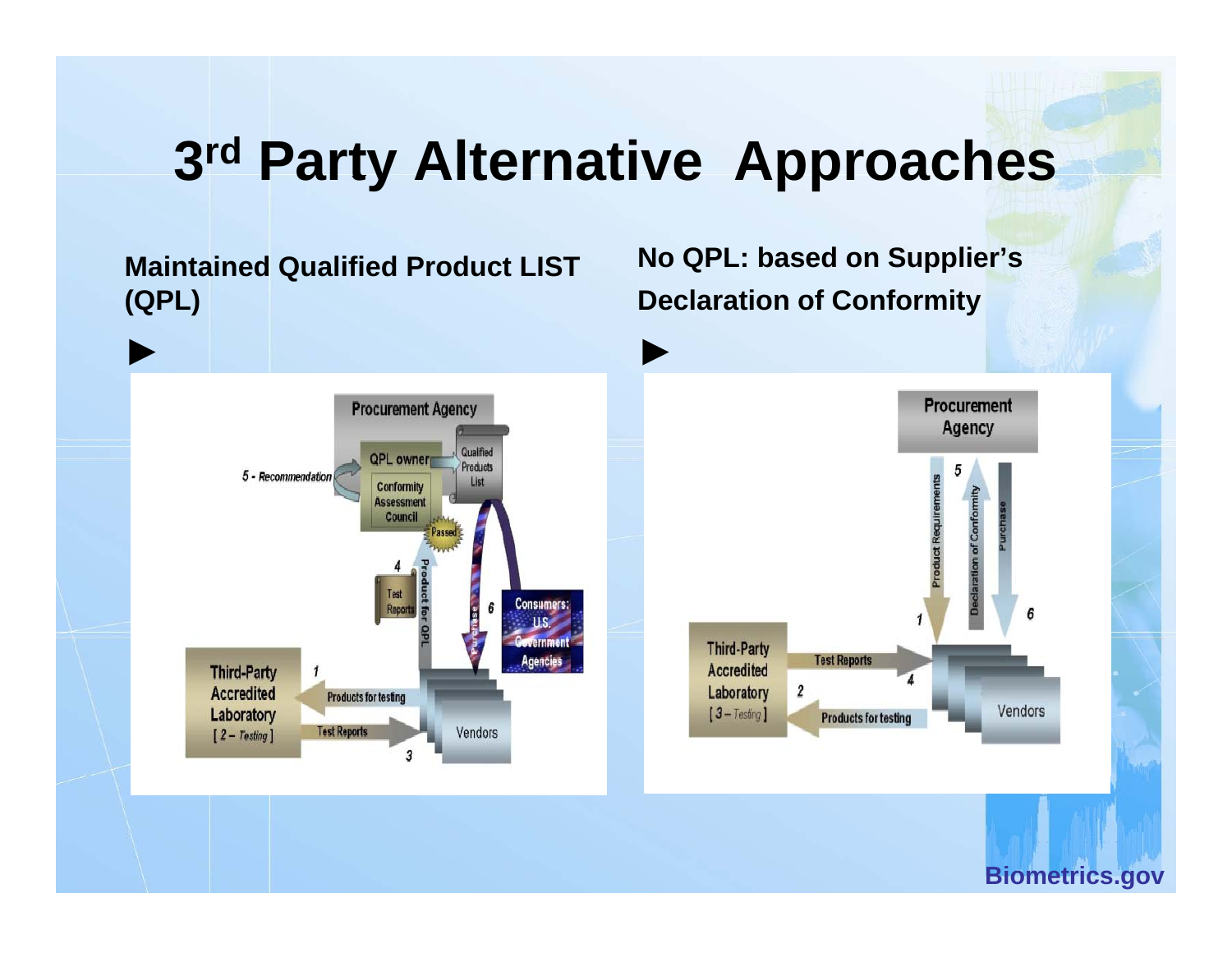# *Qualified Product Lists (QPLs) of Biometric Products*

► FBI's Approved Product List of Fingerprint Scanners and Card Readers First party testing of equipment with third party (FBI approved lab) analysis of output General info, Appendix F in EBTS: http://www.fbibiospecs.org/fbibiometric/ebts.html Products on QPL: http://www.fbibiospecs.org/fbibiometric/iafis.html ► TSA QPL for Biometric Airport Access Control Systems Third party testing (TSA approved lab - transitioning to NVLAP certified labs) General info:: <u>http://www.tsa.gov/assets/pdf/biometrics\_guidance.pdf</u> Products on QPL: http://www.biometricgroup.com/QPL/ ► Approved Product List for FIPS 201(PIV) First, second (US Gov't -- NIST) or third party (NVLAP certified lab) testing (different procedures for various products): General info: http://fips201ep.cio.gov/obtainlogin.php Products on QPL: http://fips201ep.cio.gov/apl.php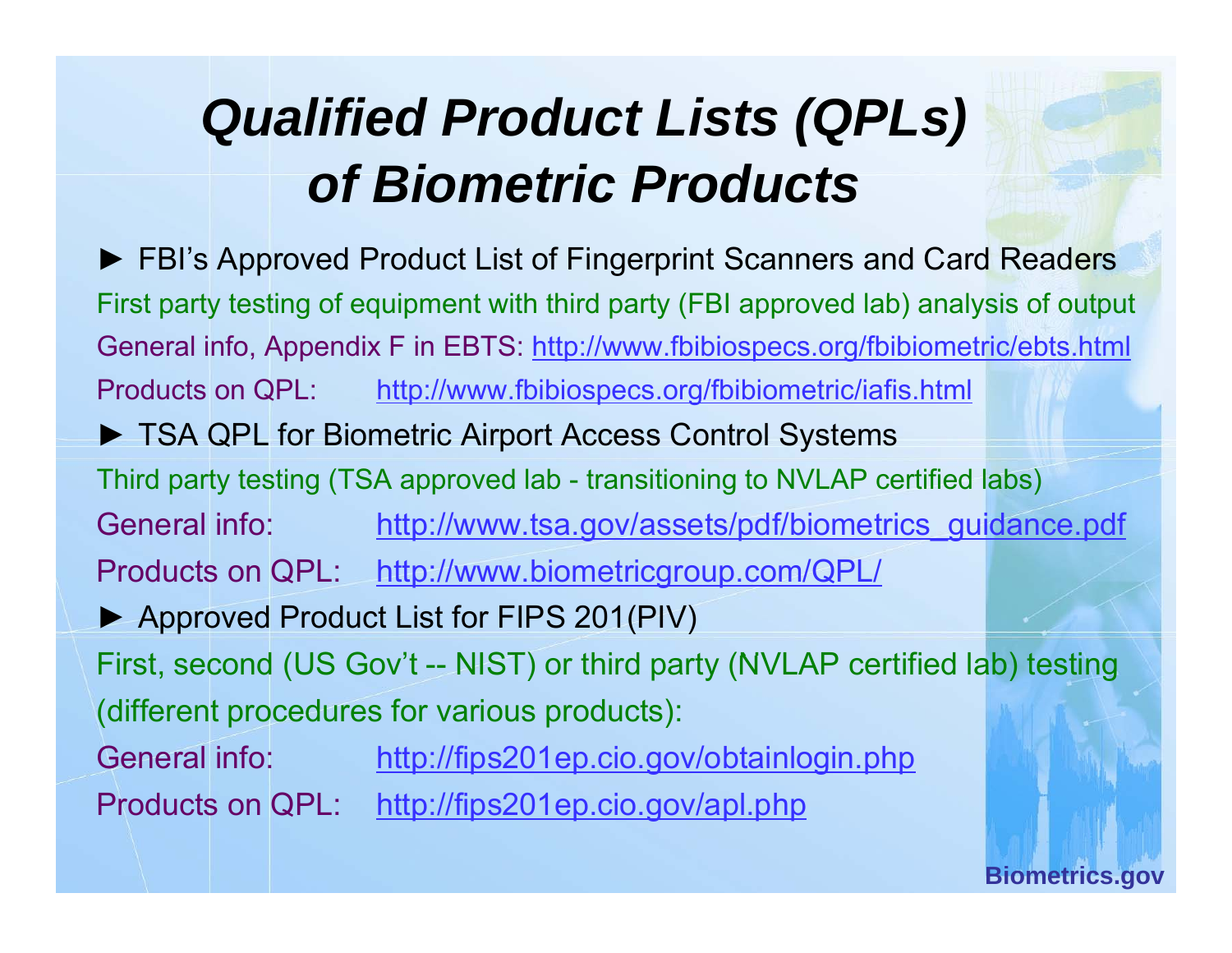#### *Present Situation*

▶Groundbreaking USG-wide standards selection process is now in place.

- ▶ Augmenting the existing USG Conformity Assessment capabilities in support of the recommended standards is now underway.
- ▶ Registry will be updated as new standards emerge or older ones become obsolete